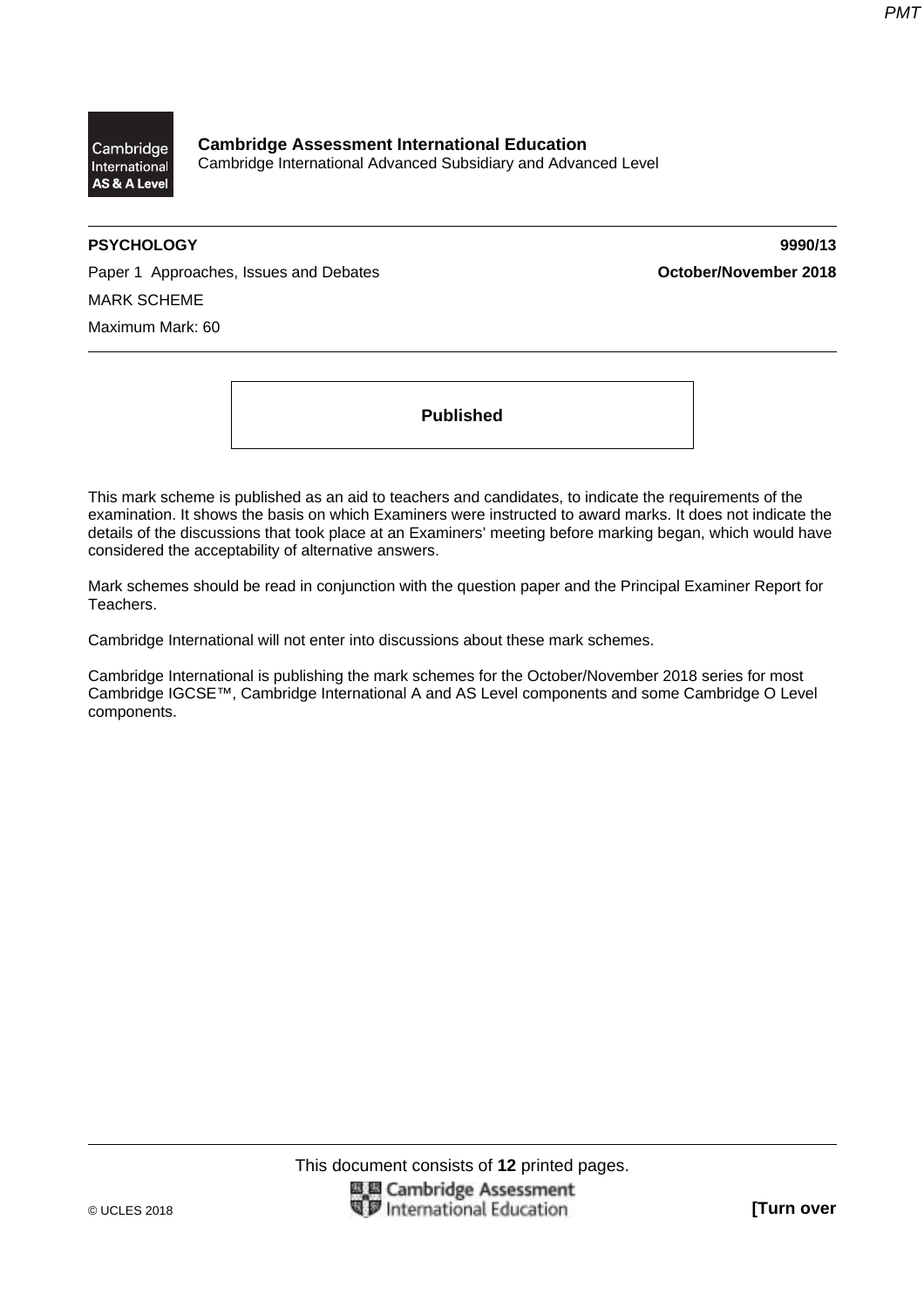# **Generic Marking Principles**

These general marking principles must be applied by all examiners when marking candidate answers. They should be applied alongside the specific content of the mark scheme or generic level descriptors for a question. Each question paper and mark scheme will also comply with these marking principles.

GENERIC MARKING PRINCIPLE 1:

Marks must be awarded in line with:

- the specific content of the mark scheme or the generic level descriptors for the question
- the specific skills defined in the mark scheme or in the generic level descriptors for the question
- the standard of response required by a candidate as exemplified by the standardisation scripts.

GENERIC MARKING PRINCIPLE 2:

Marks awarded are always **whole marks** (not half marks, or other fractions).

GENERIC MARKING PRINCIPLE 3:

Marks must be awarded **positively**:

- marks are awarded for correct/valid answers, as defined in the mark scheme. However, credit is given for valid answers which go beyond the scope of the syllabus and mark scheme, referring to your Team Leader as appropriate
- marks are awarded when candidates clearly demonstrate what they know and can do
- marks are not deducted for errors
- marks are not deducted for omissions
- answers should only be judged on the quality of spelling, punctuation and grammar when these features are specifically assessed by the question as indicated by the mark scheme. The meaning, however, should be unambiguous.

GENERIC MARKING PRINCIPLE 4:

Rules must be applied consistently e.g. in situations where candidates have not followed instructions or in the application of generic level descriptors.

GENERIC MARKING PRINCIPLE 5:

Marks should be awarded using the full range of marks defined in the mark scheme for the question (however; the use of the full mark range may be limited according to the quality of the candidate responses seen).

GENERIC MARKING PRINCIPLE 6:

Marks awarded are based solely on the requirements as defined in the mark scheme. Marks should not be awarded with grade thresholds or grade descriptors in mind.

*PMT*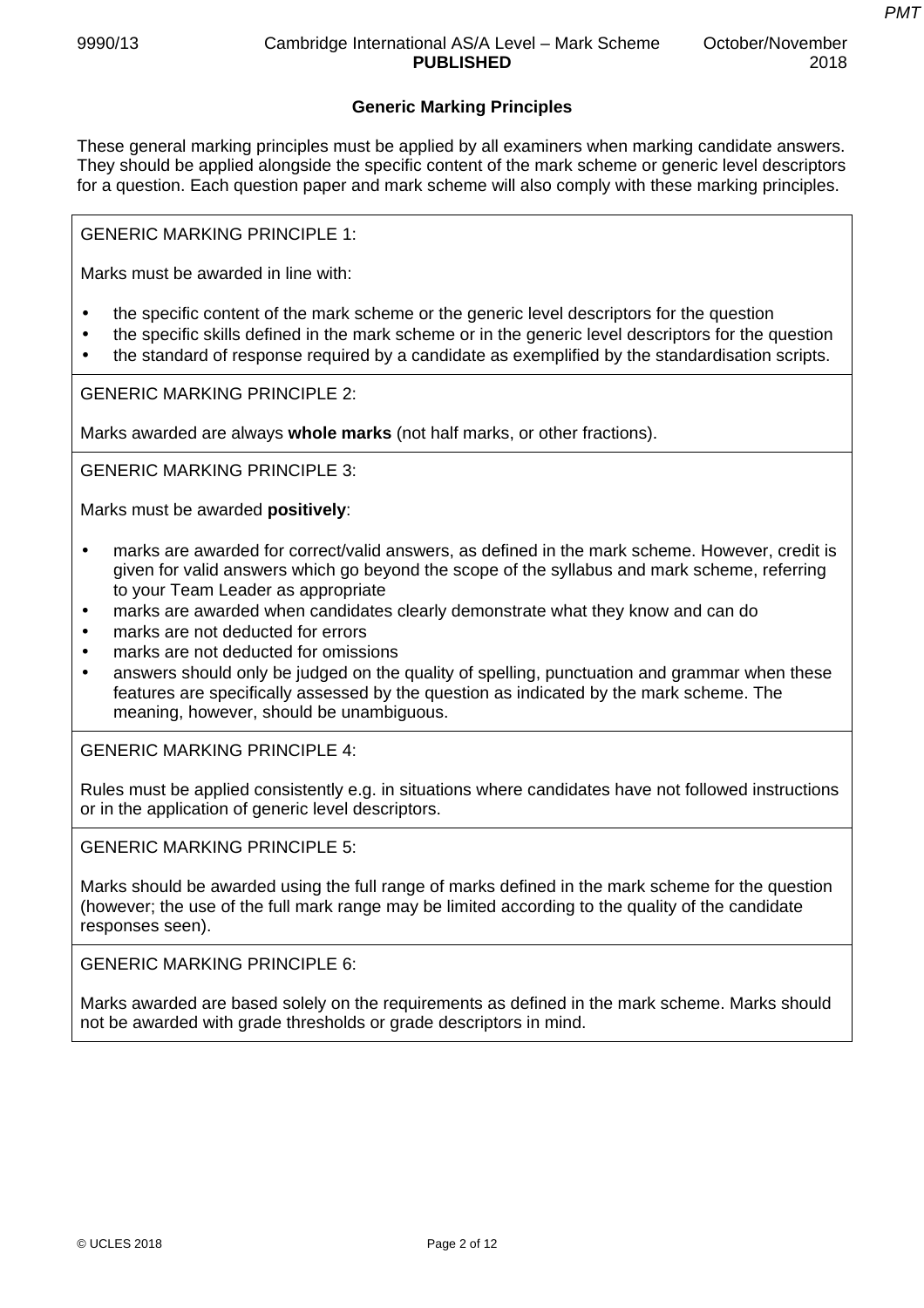2018

### 9990/13 Cambridge International AS/A Level – Mark Scheme **PUBLISHED** October/November

| Question | <b>Answer</b>                                                                                                                                                                      | <b>Marks</b> |
|----------|------------------------------------------------------------------------------------------------------------------------------------------------------------------------------------|--------------|
| 1(a)     | From the Dement and Kleitman study (sleep and dreams):                                                                                                                             | 1            |
|          | In which phase of sleep did participants recall most of their dreams?                                                                                                              |              |
|          | 1 mark for correct answer                                                                                                                                                          |              |
|          | REM/Rapid Eye Movement/Paradoxical sleep                                                                                                                                           |              |
| 1(b)     | An EEG (electroencephalogram) was used in this study.                                                                                                                              | 1            |
|          | What does an EEG measure?                                                                                                                                                          |              |
|          | 1 mark for correct answer                                                                                                                                                          |              |
|          | Brain waves;                                                                                                                                                                       |              |
|          | Brain activity;<br>Voltage                                                                                                                                                         |              |
| 1(c)     | Outline one conclusion from this study about the relationship between eye movements and dreaming.                                                                                  | $\mathbf{2}$ |
|          | 1 mark – partial answer, 2 marks – detailed/full answer                                                                                                                            |              |
|          | e.g.<br>eye movements appear to correspond to the content of a dream (1 mark); This suggests that eye movements are not purely<br>random but are related to dream imagery (1 mark) |              |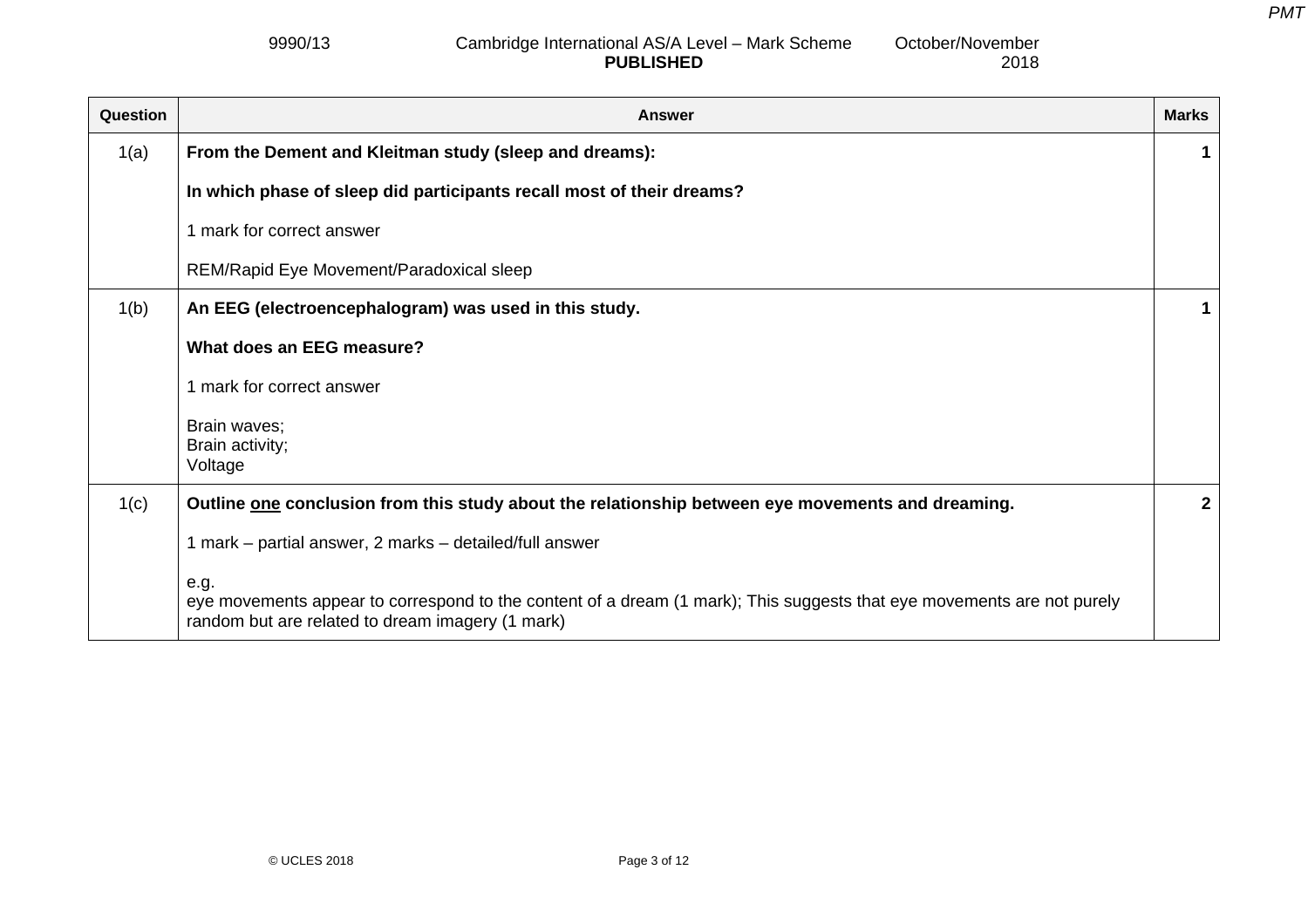2018

9990/13 Cambridge International AS/A Level – Mark Scheme **PUBLISHED**October/November

Question **Answer Marks Indian Answer Marks Indian Answer Marks Indian Answer Marks Indian Answer Marks Indian Answer** 2(a)(i) **From the Andrade study (doodling): Identify two features of the sample used in this study.**  1 mark per feature x2 e.g. Aged 18–55 years; 18 females (2 males) in control; 17 females (3 males) in doodling; 35 females (5 males); All from MRC Applied Psychology Unit/Cognition and Brain Sciences Unit **2** 2(a)(ii) **State how the participants were allocated to conditions in this study.**  1 mark for the allocation e.g. Allocated to either condition *randomly*; Had an equal chance of being chosen for either condition/doodling v non-doodling **1** 2(b) **Identify one strength of this study.**  1 mark for a relevant strength e.g. Experimental so easier to replicate; Experimental so cause-effect relationship found/studied; Quantitative data collected so comparisons easier **1**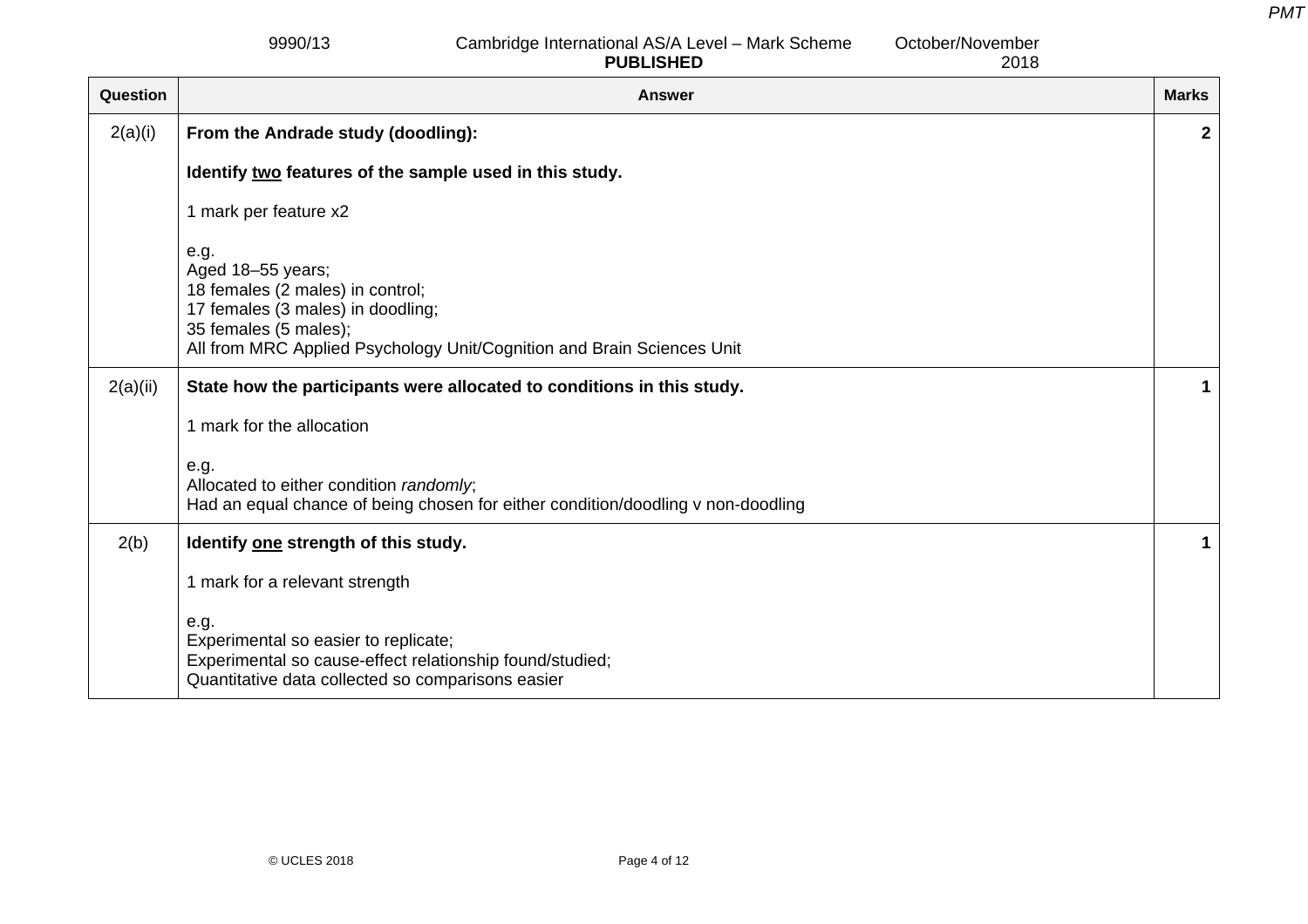9990/13 Cambridge International AS/A Level – Mark Scheme **PUBLISHED**

October/November

2018Question **Answer Marks Indian Answer Marks Indian Answer Marks Indian Answer Marks Indian Answer Marks Indian Answer** 3 **Describe the shock generator that was used in the Milgram study (obedience).**  1 for each correct point x4 It consisted of 30 lever switches/buttons; Each switch was clearly labelled with a voltage; The volts ranged from 15 V to 450 V; Each button went up by 15 V levels; Verbal designations for groups of four voltage levels; Last two were labelled (simply) XXX; Upon depressing a switch a red light appeared; An electric buzzing was emitted; A blue light labelled voltage energizer would light up; Labelled Slight Shock to XXX **4** 

| Question | Answer                                                                                                                                                                                             | <b>Marks</b> |
|----------|----------------------------------------------------------------------------------------------------------------------------------------------------------------------------------------------------|--------------|
| 4(a)     | Describe one result from the Food History Inventory in Experiment 1 of the Laney et al. study (false memory).                                                                                      |              |
|          | 1 mark – partial answer, 1 mark – full answer                                                                                                                                                      |              |
|          | e.g.<br>The mean ratings for the Love group increased after manipulation (1 mark). It increased by (an average) of 2.6 points<br>(indicating an increase in confidence) (1 mark)                   |              |
|          | The mean ratings for the Control group remained (roughly) the same after manipulation (1 mark). It increased by (an average)<br>of just 0.2 points (indicating no increase in confidence) (1 mark) |              |
|          | The critical item score was the same for both groups pre-manipulation (1 mark). However, at post-manipulation the Love group<br>had increased significantly more than the Control group (1 mark).  |              |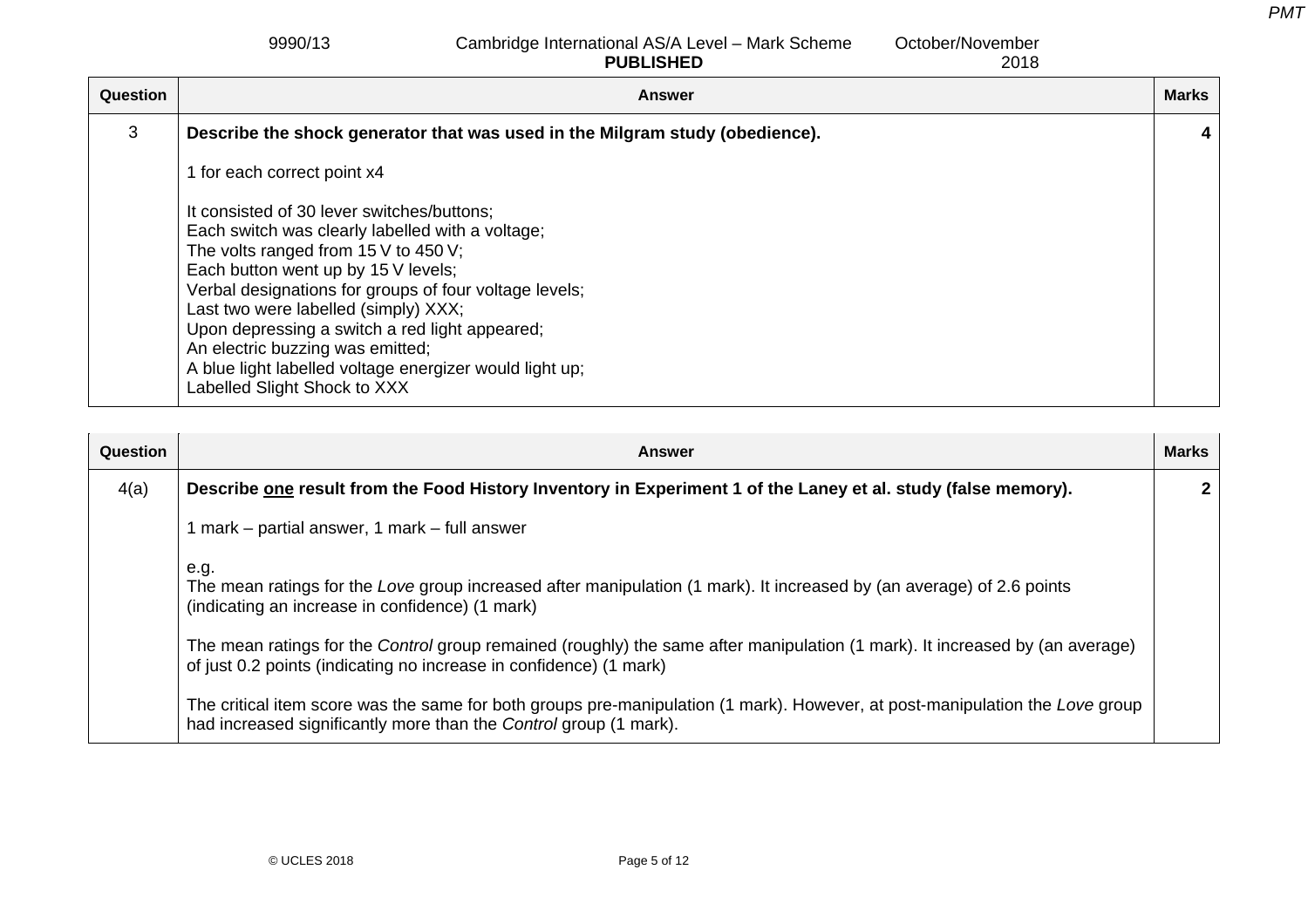#### 9990/13 Cambridge International AS/A Level – Mark Scheme **PUBLISHED** October/November

|          | <b>PUBLISHED</b><br>2018                                                                                                                                                                                                                   |              |
|----------|--------------------------------------------------------------------------------------------------------------------------------------------------------------------------------------------------------------------------------------------|--------------|
| Question | Answer                                                                                                                                                                                                                                     | <b>Marks</b> |
| 4(b)     | Explain one real world application of the result you described in part (a).                                                                                                                                                                | $\mathbf{2}$ |
|          | mark – partial answer, 1 mark – full answer                                                                                                                                                                                                |              |
|          | e.g.<br>The results are useful for children who could be seen as fussy eaters (1 mark); a parent/health worker could use the same<br>manipulation like 'you have always loved fruit' to help children change their views on food (1 mark). |              |

| Question | Answer                                                                                                                                                                                                                                                                                                                                                                                                                                                                                                                                   | <b>Marks</b> |
|----------|------------------------------------------------------------------------------------------------------------------------------------------------------------------------------------------------------------------------------------------------------------------------------------------------------------------------------------------------------------------------------------------------------------------------------------------------------------------------------------------------------------------------------------------|--------------|
| 5        | Describe the psychology that was being investigated in the Saavedra and Silverman study (button phobia).                                                                                                                                                                                                                                                                                                                                                                                                                                 |              |
|          | mark per correct point x4                                                                                                                                                                                                                                                                                                                                                                                                                                                                                                                |              |
|          | e.g.<br>Investigated evaluative learning/classical conditioning (identification mark);<br>A person comes to perceive (evaluate) a previously neutral object or an event negatively.<br>The person negatively evaluates the object/event without anticipating any threat/danger.<br>This negative evaluation elicits a feeling of disgust rather than fear.<br>Differs from Classical Conditioning as the person is being cognitively active by thinking about disgust and consequences rather<br>than being a passive organism (2 marks) |              |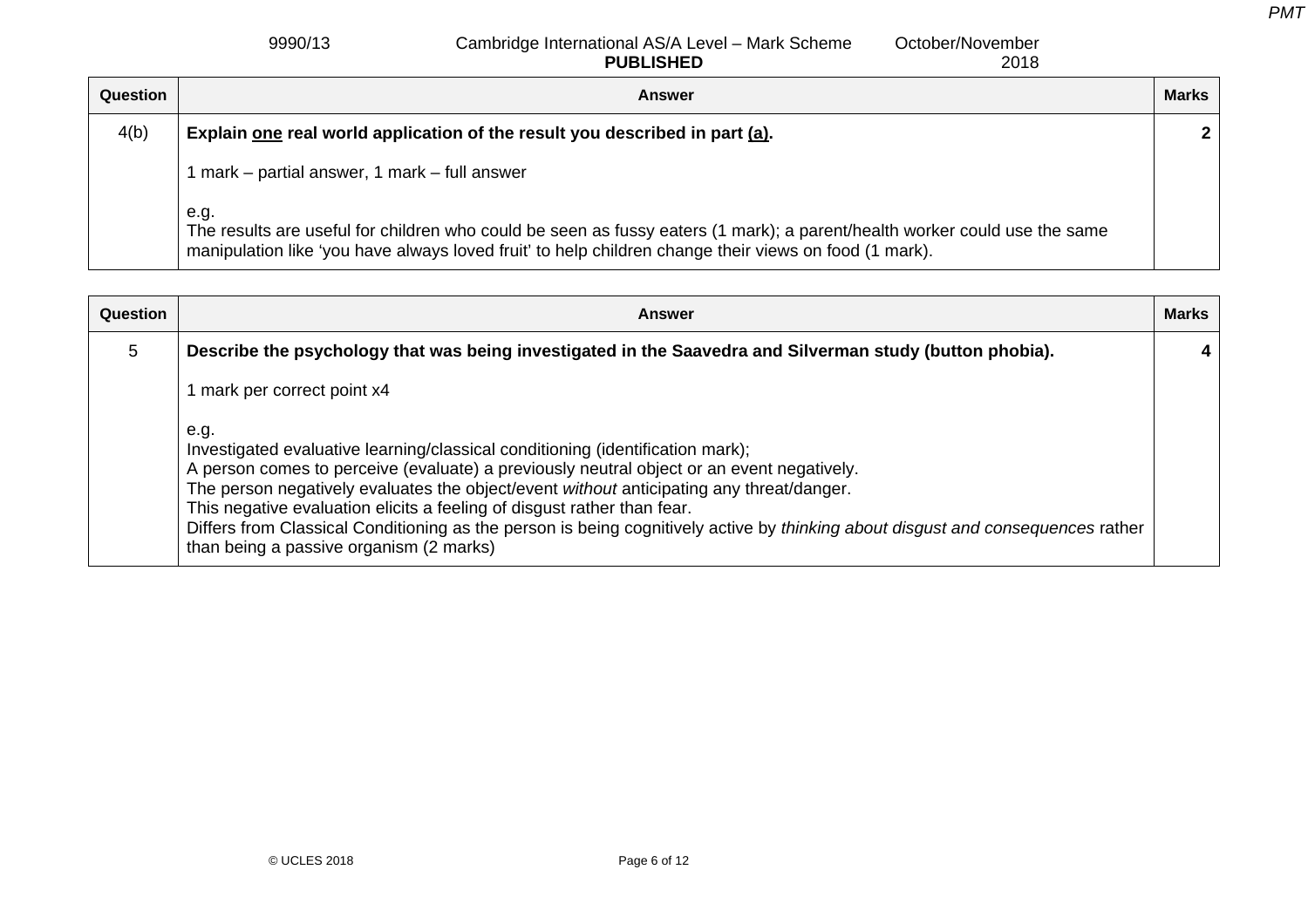9990/13 Cambridge International AS/A Level – Mark Scheme **PUBLISHED**

October/November 2018

| Question | <b>Answer</b>                                                                                                                                                                                                                                                     | <b>Marks</b> |
|----------|-------------------------------------------------------------------------------------------------------------------------------------------------------------------------------------------------------------------------------------------------------------------|--------------|
| 6(a)     | Describe two assumptions of the cognitive approach.                                                                                                                                                                                                               | 4            |
|          | 1 mark – partial answer, 2 marks – full answer x2                                                                                                                                                                                                                 |              |
|          | e.g.<br>Behaviour and emotions can be explained in terms of the role of thinking (cognitive) processes like attention, memory and<br>language (2 marks)<br>Behaviour can be explained in terms of processes like memory/language (1 mark)                         |              |
|          | e.g.<br>Similarities and differences between people can be understood via cognitions. These can be the way we process information/<br>the way we store information (2 marks)<br>Similarities/differences between people can be understood via cognitions (1 mark) |              |
| 6(b)     | Explain how one finding from the Baron-Cohen et al. study (eyes test) supports one of the assumptions of the<br>cognitive approach that you have described in part (a).                                                                                           | $\mathbf{2}$ |
|          | 1 mark – partial answer, 2 marks – full answer                                                                                                                                                                                                                    |              |
|          | e.g.<br>The AS/HFA group scored significantly lower on the Eyes Test (compared to the other three groups) (1 mark)<br>This shows that differences between the groups can be explained by cognitions/thinking processes, in this case, Theory of<br>Mind (1 mark)  |              |
|          | The AS/HFA group scored significantly lower on the Eyes Test (compared to the other three groups) (1 mark)<br>This clearly shows that differences between people can be explained by how they process information/via cognitions (1 mark)                         |              |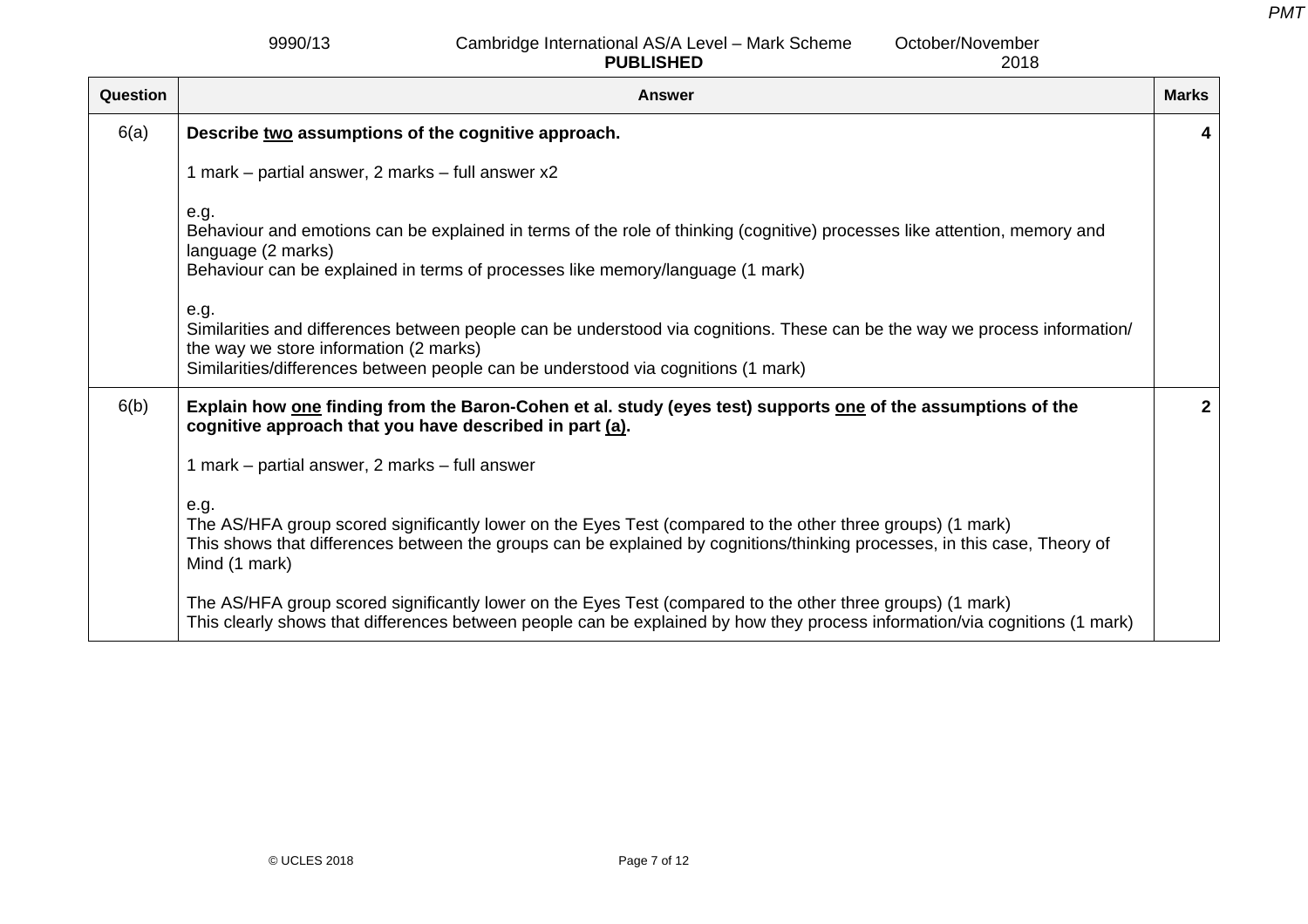9990/13 Cambridge International AS/A Level – Mark Scheme **PUBLISHED**

October/November

2018

Question **Answer Marks Indian Answer Marks Indian Answer Marks Indian Answer Marks Indian Answer Marks Indian Answer** 7(a) **From the study by Canli et al. (brain scans and emotions): Identify the sampling technique used in this study.**  1 mark for correct answer Volunteer/self-selected **1** 7(b)(i) **Only females were used in this study. Identify one feature of the sample, other than gender.**  1 mark for one other feature e.g. (All) right handed (All) healthy **1** 7(b)(ii) **Outline why only females were used as participants.**  1 mark – partial answer, 2 marks – full answer e.g. (Females) are more likely to report intense emotional experiences/males less likely (1 mark); so are therefore more likely to be affected by the imagery (1 mark)/more likely to express their true emotion (1 mark). (Females) are more likely to show more physiological reactivity (in conjunction with valence judgements)/males less likely (1 mark) **2** 7(c) **Outline one strength of the sampling technique as used in this study.**  1 mark for strength, 1 mark for linking it to the study Volunteers tend to be more motivated and therefore are less likely to drop out of the study (1 mark). Therefore, the participants were more likely to agree to the brain scan/looking at 'disturbing' imagery (1 mark) As they were volunteers there was no issue around giving informed consent (1 mark). **2**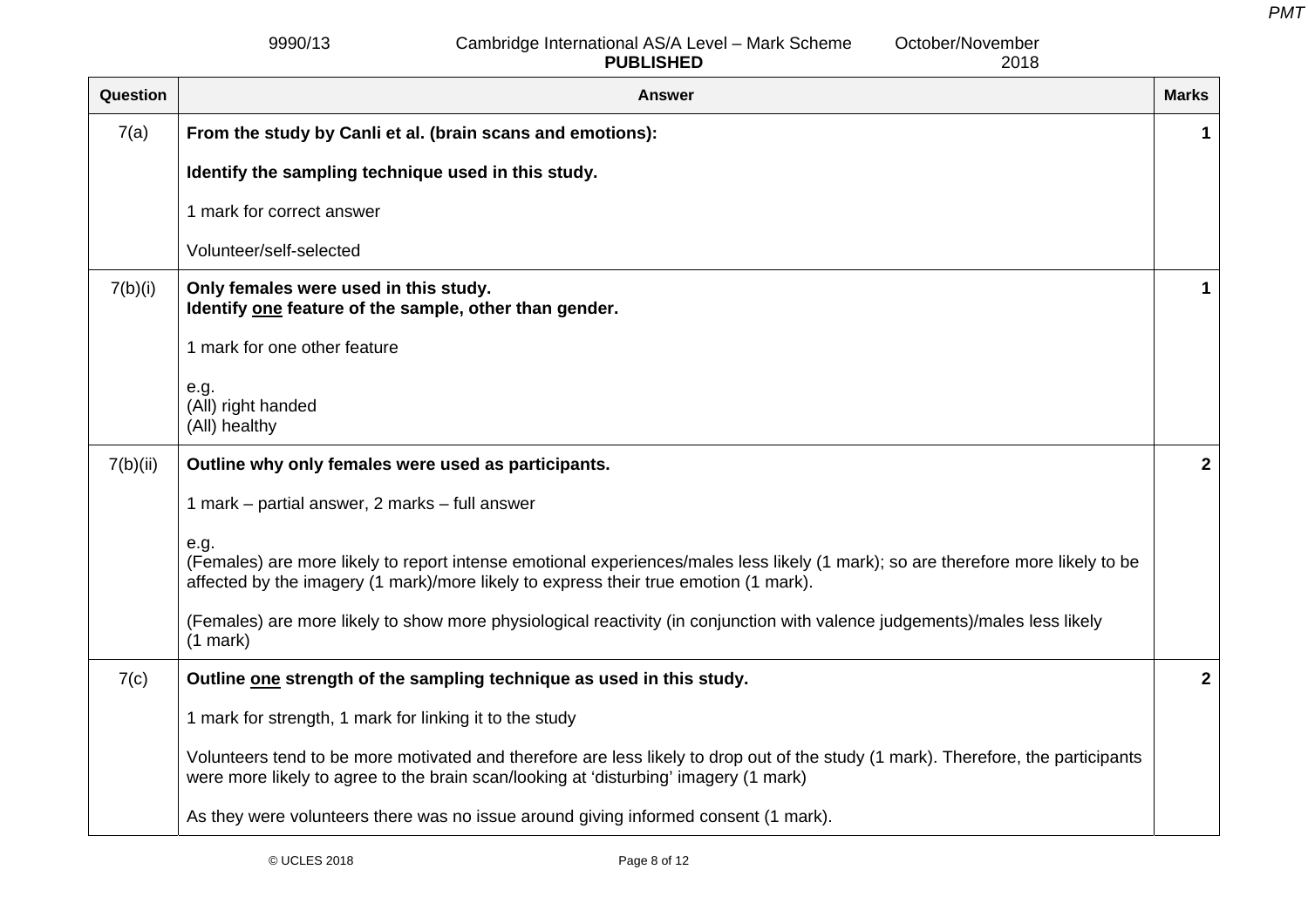9990/13 Cambridge International AS/A Level – Mark Scheme **PUBLISHED**October/November

2018Question **Answer Marks Indian Answer Marks Indian Answer Marks Indian Answer Marks Indian Answer Marks Indian Answer** 8(a) **Two friends, Jon and Crystal, are discussing the Bandura et al. study (aggression) in terms of the nature versus nurture debate. Outline the nature versus nurture debate in psychology.**  1 mark for nature side of the debate, 1 mark for nurture side of the debate e.g. The nature side of the debate refers to aspects of us that are biological/innate/born with The nurture side of the debate refers to aspects of us that are environmental/learnt/developed from birth **2** 8(b) **Crystal believes the Bandura et al. study supports the nature side of the debate but Jon believes it supports the nurture side of the debate. Outline why you think either Jon or Crystal is correct, using evidence from the study.**  1 mark per point made x4 e.g. Jon The boys were more likely to imitate the physical aggression they had only seen from a model (1 mark). This shows that they have learnt the aggressive behaviour from observing the role model (1 mark) e.g. Crystal The boys were more likely to imitate physical aggression (compared to the girls) (1 mark). This shows that boys are 'born' more aggressive as they are naturally more aggressive (1 mark) **4**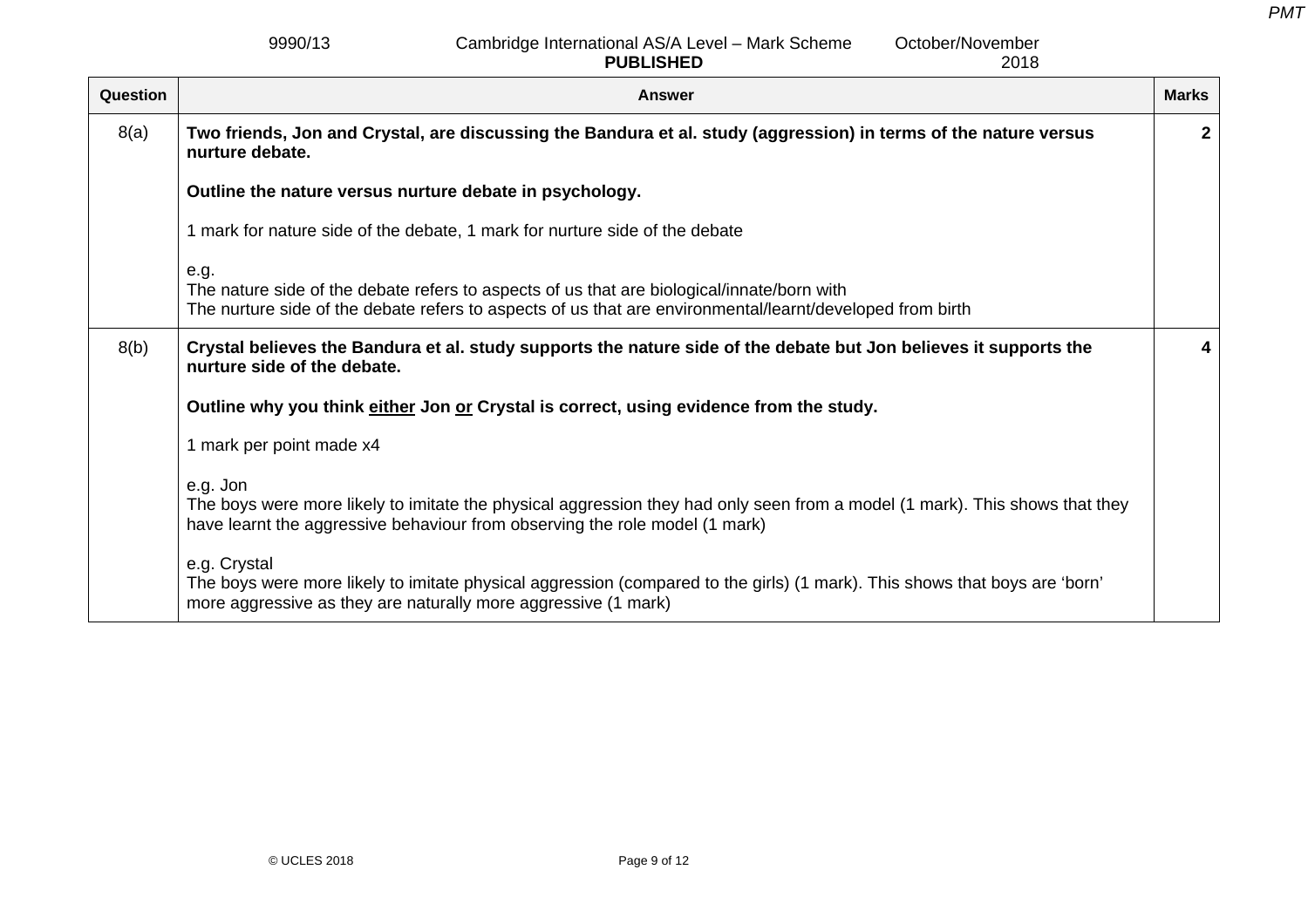9990/13 Cambridge International AS/A Level – Mark Scheme **PUBLISHED**October/November

2018Question **Answer Marks Indian Answer Marks Indian Answer Marks Indian Answer Marks Indian Answer Marks Indian Answer** 9(a)(i) **From the study by Pepperberg (parrot learning):**  Give one question that Alex the parrot was asked in the study. 1 mark for correct answer e.g. What's same? What's different? **1** 9(a)(ii) **In order to give a correct answer when asked a question, it was assumed that Alex would have to process the information in four steps. The fourth step would be to produce a vocal response of a category. Outline the first three steps.**  1 mark per correct step x3 Attend to multiple aspects of two different objects; From the vocal question determine whether the response is based on sameness (or difference); Work out *what* was same or different; **3**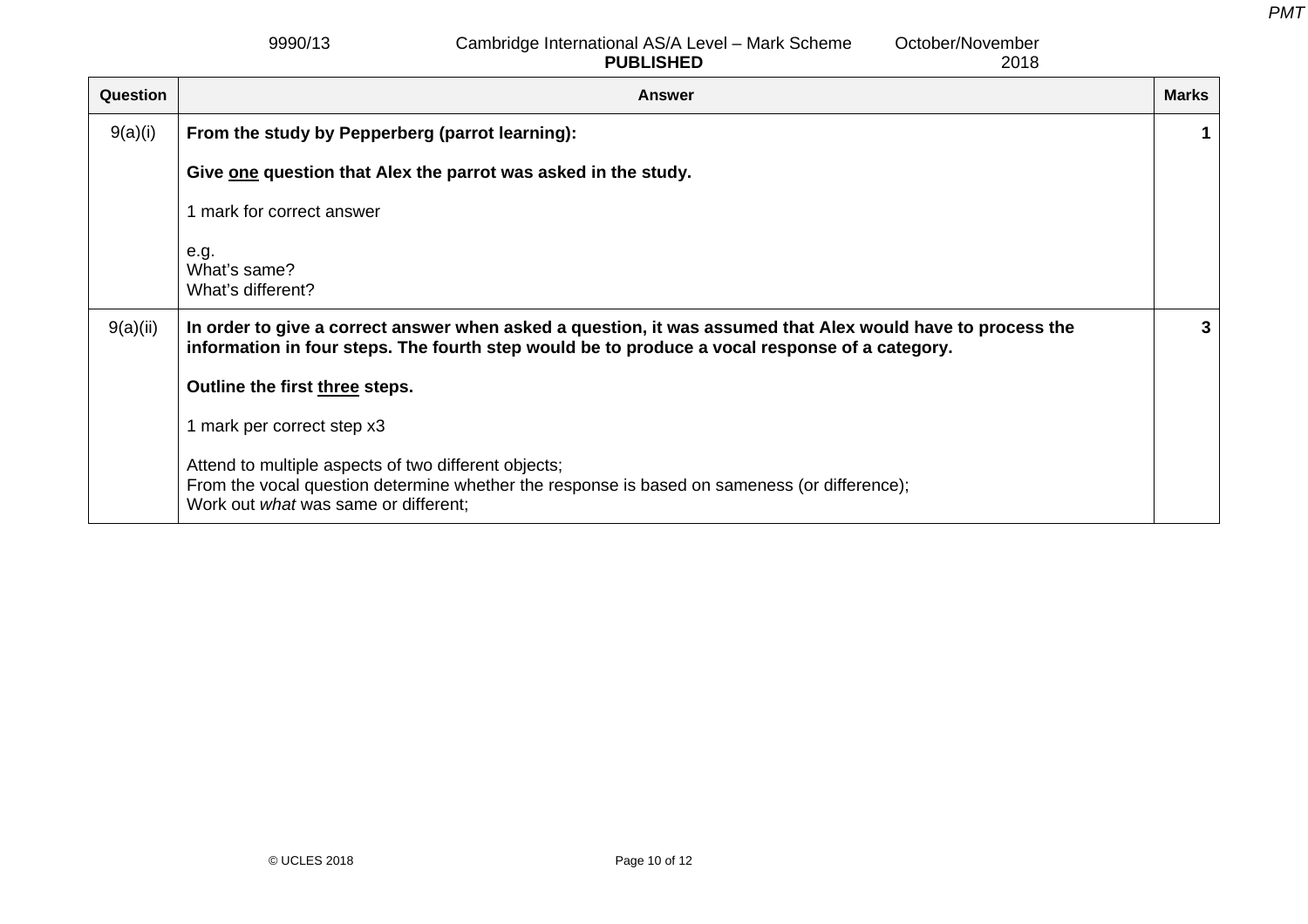9990/13 Cambridge International AS/A Level – Mark Scheme **PUBLISHED**

October/November

|                | <b>PUBLISHED</b><br>2018                                                                                                                                                                                                                                                     |                                                                                                                                                                                                                                                                                                                  |                                                                                                                                                                                                                                                                                                                                                                              |
|----------------|------------------------------------------------------------------------------------------------------------------------------------------------------------------------------------------------------------------------------------------------------------------------------|------------------------------------------------------------------------------------------------------------------------------------------------------------------------------------------------------------------------------------------------------------------------------------------------------------------|------------------------------------------------------------------------------------------------------------------------------------------------------------------------------------------------------------------------------------------------------------------------------------------------------------------------------------------------------------------------------|
|                | <b>Answer</b>                                                                                                                                                                                                                                                                |                                                                                                                                                                                                                                                                                                                  | <b>Marks</b>                                                                                                                                                                                                                                                                                                                                                                 |
|                |                                                                                                                                                                                                                                                                              |                                                                                                                                                                                                                                                                                                                  | 8                                                                                                                                                                                                                                                                                                                                                                            |
|                |                                                                                                                                                                                                                                                                              |                                                                                                                                                                                                                                                                                                                  |                                                                                                                                                                                                                                                                                                                                                                              |
| Level          | <b>Criteria</b>                                                                                                                                                                                                                                                              | <b>Marks</b>                                                                                                                                                                                                                                                                                                     |                                                                                                                                                                                                                                                                                                                                                                              |
| $\overline{4}$ | The ethical guideline is clearly outlined and there is a clear explanation as to how Pepperberg met that<br>ethical guideline                                                                                                                                                | 4                                                                                                                                                                                                                                                                                                                |                                                                                                                                                                                                                                                                                                                                                                              |
| 3              | The ethical guideline is clearly outlined and there is a brief explanation as to how Pepperberg met that<br>ethical guideline; The ethical guideline is briefly outlined (or just named) but there is a clear explanation<br>as to how Pepperberg met that ethical guideline | 3                                                                                                                                                                                                                                                                                                                |                                                                                                                                                                                                                                                                                                                                                                              |
| $\overline{2}$ | The ethical guideline is clearly outlined but there is a no explanation as to how Pepperberg met that<br>ethical guideline;<br>The ethical guideline is not clear but there is an implicit attempt at explaining how Pepperberg met that<br>ethical guideline                | $\overline{2}$                                                                                                                                                                                                                                                                                                   |                                                                                                                                                                                                                                                                                                                                                                              |
| 1              | The ethical guideline is identified or there is a basic attempt at explaining how Pepperberg ensured the<br>study was ethical                                                                                                                                                | 1                                                                                                                                                                                                                                                                                                                |                                                                                                                                                                                                                                                                                                                                                                              |
| 0              | No creditworthy answer                                                                                                                                                                                                                                                       | 0                                                                                                                                                                                                                                                                                                                |                                                                                                                                                                                                                                                                                                                                                                              |
|                |                                                                                                                                                                                                                                                                              | study in your answer.<br>e.g. 'ethical' guidelines<br>Pepperberg only used one parrot in the study so they did use the least amount of animals possible. The study still<br>accomplished its goals with only one parrot.<br>food if he requested it.<br>situation/situation he was not used to during the study. | Explain how the study by Pepperberg met two ethical guidelines for working with animals. Include examples from the<br>Rewards were used appropriately and Alex was not deprived of food/treats if he answered incorrectly. He would be given extra<br>Alex was placed in his usual cage during 'sleeping hours' which was 'normal for him. He was never placed in an unusual |